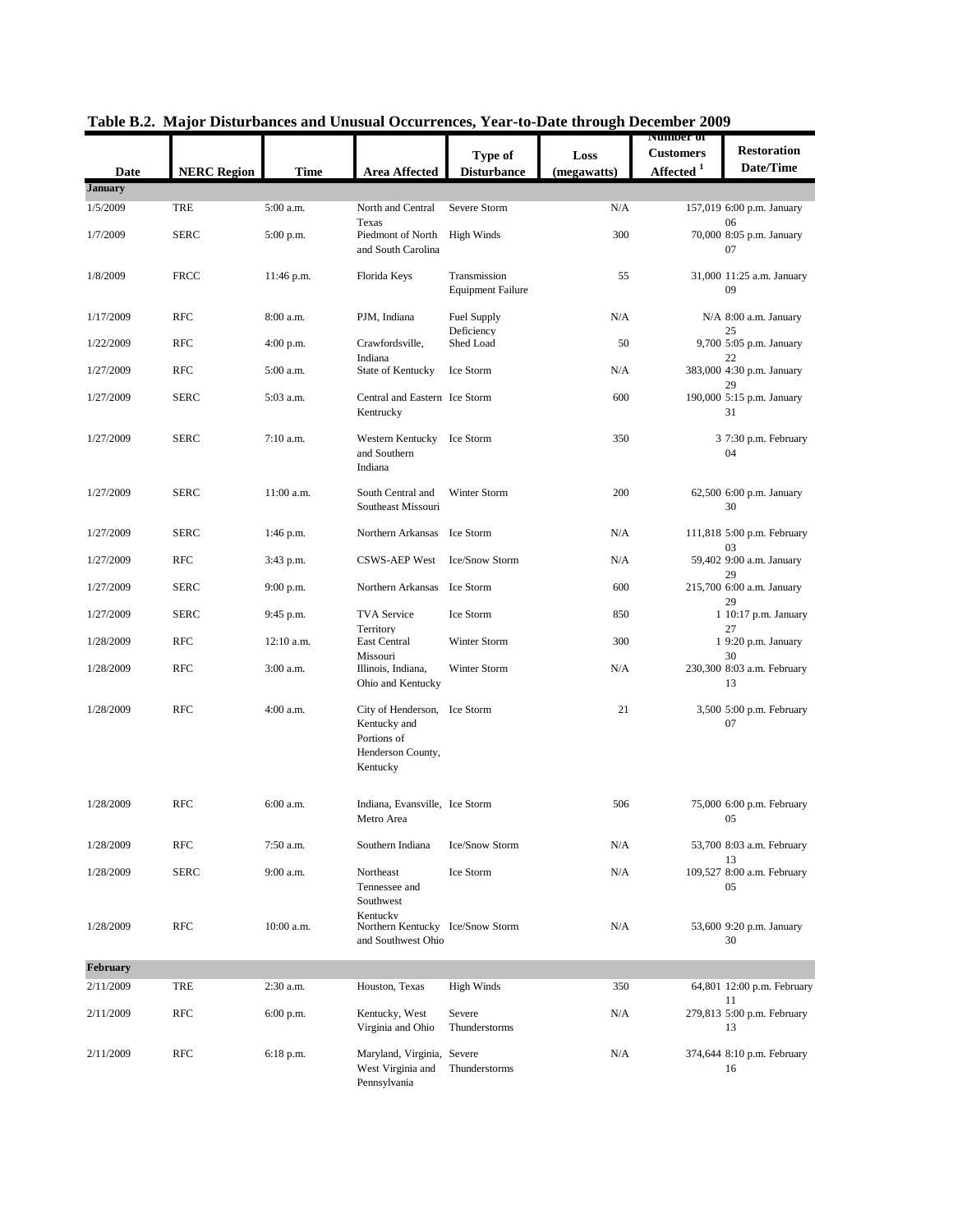| 2/11/2009    | <b>RFC</b>  | $7:00$ p.m. | State of Kentucky                                                 | Severe<br>Thunderstorms                | N/A   | 78,000 11:00 a.m. February<br>12  |
|--------------|-------------|-------------|-------------------------------------------------------------------|----------------------------------------|-------|-----------------------------------|
| 2/11/2009    | <b>RFC</b>  | $9:00$ p.m. | Northern Kentucky<br>and Southwest Ohio Thunderstorms             | Severe                                 | 350   | 63,000 12:00 p.m. February<br>12  |
| 2/12/2009    | <b>RFC</b>  | $2:30$ a.m. | Central and Eastern High Winds<br>Ohio                            |                                        | 168   | 184,000 6:00 a.m. February<br>12  |
| 2/12/2009    | <b>RFC</b>  | 8:00 a.m.   | Western and North High Winds<br>Eastern<br>Pennsylvania           |                                        | 130   | 132,000 10:00 p.m. February<br>15 |
| 2/13/2009    | <b>RFC</b>  | 2:30 a.m.   | Central and Eastern High Winds<br>Ohio                            |                                        | 168   | 184,000 3:00 a.m. February<br>15  |
| 2/23/2009    | <b>NPCC</b> | 2:38 a.m.   | Southern Central<br>and Western Maine                             | Ice/Snow Storm                         | N/A   | 131,000 1:46 p.m. February<br>24  |
| <b>March</b> |             |             |                                                                   |                                        |       |                                   |
| 3/1/2009     | <b>WECC</b> | 12:15 a.m.  | City of El Paso,<br>Texas, County of El Equipment Failure<br>Paso | Transmission                           | 250   | 132,000 3:00 a.m. March 01        |
| 3/1/2009     | <b>SERC</b> | 4:00 p.m.   | Southern Balancing Severe Weather<br>Area                         |                                        | 75    | 60,000 11:25 p.m. March<br>01     |
| 3/1/2009     | <b>SERC</b> | 8:54 p.m.   | Duke Energy<br>Carolinas Balance<br>Authority                     | Ice/Snow Storm                         | 1,000 | 180,000 4:06 p.m. March 03        |
| 3/1/2009     | <b>SERC</b> | 10:00 p.m.  | Central Virginia -<br>Spotsylvania<br>County                      | Winter Storm                           | 210   | 217,000 6:00 p.m. March 03        |
| 3/3/2009     | <b>RFC</b>  | 6:48 a.m.   | Southwest<br>Michigan                                             | Transformer<br>Faulted/Unit<br>Tripped | 378   | N/A 6:05 a.m. April 26            |

## **Table B.2. Major Disturbances and Unusual Occurrences, Year-to-Date through December 2009**

| Date         | <b>NERC Region</b> | <b>Time</b>  | <b>Area Affected</b>                                                                                                                                            | Type of<br><b>Disturbance</b>              | Loss<br>(megawatts) | <b>Number of</b><br><b>Customers</b><br>Affected <sup>1</sup> | <b>Restoration</b><br>Date/Time |
|--------------|--------------------|--------------|-----------------------------------------------------------------------------------------------------------------------------------------------------------------|--------------------------------------------|---------------------|---------------------------------------------------------------|---------------------------------|
|              |                    |              |                                                                                                                                                                 |                                            |                     |                                                               |                                 |
| 3/3/2009     | <b>REC</b>         | $10:00$ p.m. | Roanoke, Virginia                                                                                                                                               | Made Public<br>Appeals                     | 350                 |                                                               | 0 8:17 p.m. March 04            |
| 3/8/2009     | <b>WECC</b>        | $10:16$ p.m. | San Francisco Bay<br>Area, California                                                                                                                           | Unit Shut Down                             | 150                 |                                                               | - 11:45 p.m. March<br>08        |
| <b>April</b> |                    |              |                                                                                                                                                                 |                                            |                     |                                                               |                                 |
| 4/6/2009     | <b>RFC</b>         | $1:00$ a.m.  | Michigan, Lower<br>Peninsula                                                                                                                                    | Winter Storm                               | 75                  |                                                               | 70,793 12:00 p.m. April 08      |
| 4/10/2009    | <b>SERC</b>        | 10:00 p.m.   | Alabama and<br>Georgia                                                                                                                                          | Severe<br>Thunderstorms                    | 162                 |                                                               | 56,679 2:30 a.m. April 11       |
| 4/23/2009    | <b>WECC</b>        | 12:00 a.m.   | Restricted Hydro<br><b>Electric Capability</b>                                                                                                                  | Fuel Supply<br>Deficiency                  |                     |                                                               | - Ongoing                       |
| 4/23/2009    | <b>WECC</b>        | 4:25 p.m.    | Skagit County,<br>Washington                                                                                                                                    | Transmission<br>Tripped                    | 244                 |                                                               | 93,300 12:29 a.m. April 24      |
| 4/23/2009    | <b>WECC</b>        | 5:54 p.m.    | Communities of<br>Elsinore, Hemet,<br>Moreno Valley,<br>Perris, San Jacinto<br>and Temecula in the<br>southeastern area of<br>Riverside County in<br>California | <b>Substation Load</b><br>Interruption     | 512                 |                                                               | 280,000 7:58 p.m. April 23      |
| 4/24/2009    | <b>SERC</b>        | 11:09 a.m.   | Ruston, Louisiana                                                                                                                                               | Complete Electric<br><b>System Failure</b> | 32                  |                                                               | 11,000 11:21 a.m. April 24      |
| 4/25/2009    | <b>RFC</b>         | 2:30 p.m.    | Western Region of<br><b>Service Territory</b>                                                                                                                   | High Winds/Rain                            | N/A                 |                                                               | 125,000 1:00 a.m. April 29      |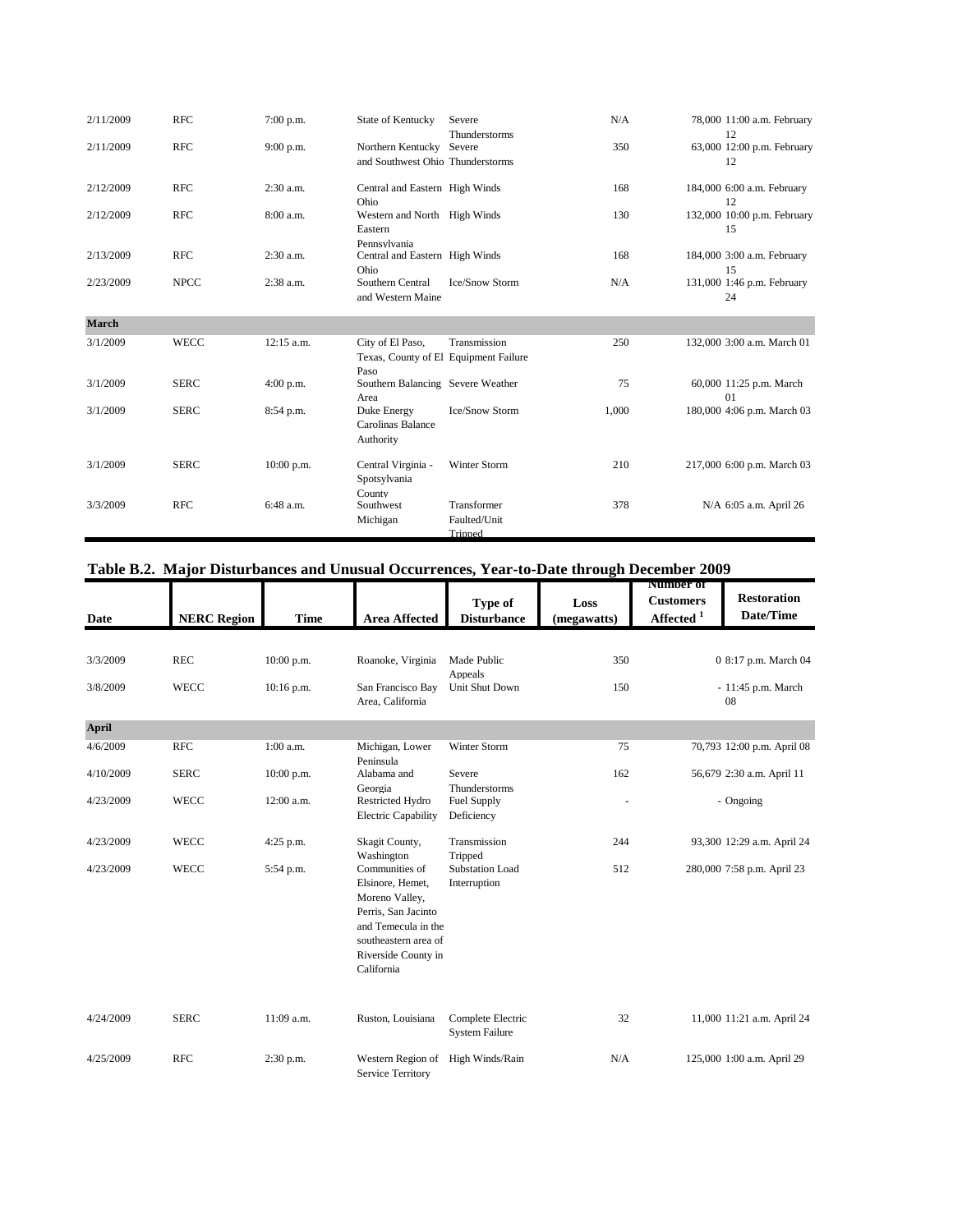| 4/27/2009 | <b>TRE</b>  | 3:30 p.m.   | Greater<br>Houston/Galveston<br>Area                                                   | <b>High Winds</b>                        | 176      | 158,000 11:30 a.m. April 28 |
|-----------|-------------|-------------|----------------------------------------------------------------------------------------|------------------------------------------|----------|-----------------------------|
| May       |             |             |                                                                                        |                                          |          |                             |
| 5/8/2009  | <b>SERC</b> | 7:30 a.m.   | SW Missouri                                                                            | Severe<br>Thunderstorm                   | 266      | 83,000 9:00 a.m. May 08     |
| 5/8/2009  | <b>SERC</b> | $1:30$ p.m. | Southern Illinois                                                                      | Severe<br>Thunderstorm                   | 300      | 68,800 11:20 p.m. May 14    |
| 5/29/2009 | <b>SERC</b> | 9:05 a.m.   | Henderson County,<br>Kentucky                                                          | Transmission<br><b>Equipment Failure</b> | 342      | 1 7:57 p.m. May 29          |
| June      |             |             |                                                                                        |                                          |          |                             |
| 6/5/2009  | WECC        | 1:38 p.m.   | East of Fresno<br>California                                                           | <b>Electrical System</b><br>Separation   | 1        | 70 8:18 p.m. June 05        |
| 6/9/2009  | <b>RFC</b>  | 5:25 p.m.   | Central Maryland                                                                       | Severe<br>Thunderstorms                  | 60       | 85,091 5:00 a.m. June 11    |
| 6/10/2009 | <b>TRE</b>  | 6:00 p.m.   | North and Central<br>Texas                                                             | Severe Storms                            | N/A      | 800,000 10:00 a.m. June 14  |
| 6/12/2009 | <b>SERC</b> | 4:37 p.m.   | Chattanooga,<br>Tennessee                                                              | Severe Storm                             | 860      | 136,000 6:53 p.m. June 12   |
| 6/12/2009 | <b>SERC</b> | 5:45 p.m.   | Arkansas, North<br>Mississippi                                                         | Severe<br>Thunderstorms                  | N/A      | 81,645 11:59 p.m. June 15   |
| 6/12/2009 | <b>SERC</b> | 10:00 p.m.  | Georgia                                                                                | Severe<br>Thunderstorm                   | 290      | 102,000 6:00 p.m. June 13   |
| 6/16/2009 | <b>WECC</b> | 11:00 p.m.  | A.D. Edmonston<br>Pumping Plant                                                        | Fuel Supply<br>Deficiency                | 300      | 0 2:00 a.m. June 17         |
| 6/19/2009 | <b>RFC</b>  | 12:01 a.m.  | Michigan Lower<br>Peninsula                                                            | Severe Storm                             | 75       | 99,000 11:00 p.m. June 21   |
| 6/19/2009 | <b>SERC</b> | $1:00$ p.m. | The Entire ComEd<br>Service Territory                                                  | Severe Storm                             | N/A      | 245,000 11:59 p.m. June 19  |
| 6/24/2009 | <b>SERC</b> | $1:30$ p.m. | Southwest                                                                              | Made Public                              | N/A      | N/A 10:00 p.m. June 24      |
| 6/25/2009 | TRE         | 3:16 p.m.   | Louisiana<br><b>ERCOT</b> Region                                                       | Appeals<br>Made Public<br>Appeals        | N/A      | N/A 7:00 p.m. June 25       |
| 6/25/2009 | <b>RFC</b>  | 3:30 p.m.   | Western Region of<br>Service Territory                                                 | High Winds/Rain                          | N/A      | 118,000 8:00 p.m. June 28   |
| 6/26/2009 | <b>RFC</b>  | 1:00 a.m.   | Southwest Ohio,<br>Northern Kentudky, Thunderstorms<br>Central and<br>Southern Indiana | Severe                                   | 327      | 85,000 9:00 a.m. June 27    |
| 6/26/2009 | <b>NPCC</b> | 5:00 p.m.   | <b>Central Connecticut Severe</b>                                                      | Thunderstorms                            | N/A      | 50,752 9:00 a.m. June 29    |
| July      |             |             |                                                                                        |                                          |          |                             |
| 7/2/2009  | <b>NPCC</b> | 10:44 p.m.  | Northern Maine                                                                         | <b>Electrical System</b><br>Separation   | $\Omega$ | 0 1:25 a.m. July 03         |
| 7/7/2009  | TRE         | 3:30 p.m.   | San Antonio, Texas Made Public                                                         | Appeals                                  | N/A      | N/A 7:00 p.m. July 07       |
| 7/8/2009  | TRE         | 1:30 p.m.   | <b>ERCOT</b> Region                                                                    | Made Public<br>Appeals                   | N/A      | N/A 7:00 p.m. July 08       |
| 7/14/2009 | SPP         | 1:00 p.m.   | AEP<br>SWEPCO/Louisian Appeals<br>a Area                                               | Made Public                              | N/A      | N/A 6:00 p.m. July 14       |

## **Table B.2. Major Disturbances and Unusual Occurrences, Year-to-Date through December 2009**

| Date      | <b>NERC Region</b> | <b>Time</b> | <b>Area Affected</b>                     | Type of<br><b>Disturbance</b> | Loss<br>(megawatts) | Number of<br><b>Customers</b><br>Affected [1] | <b>Restoration</b><br>Date/Time |
|-----------|--------------------|-------------|------------------------------------------|-------------------------------|---------------------|-----------------------------------------------|---------------------------------|
| 7/15/2009 | SPP                | $1:00$ p.m. | AEP<br>SWEPCO/Louisian Appeals<br>a Area | Made Public                   | N/A                 |                                               | N/A 6:00 p.m. July 15           |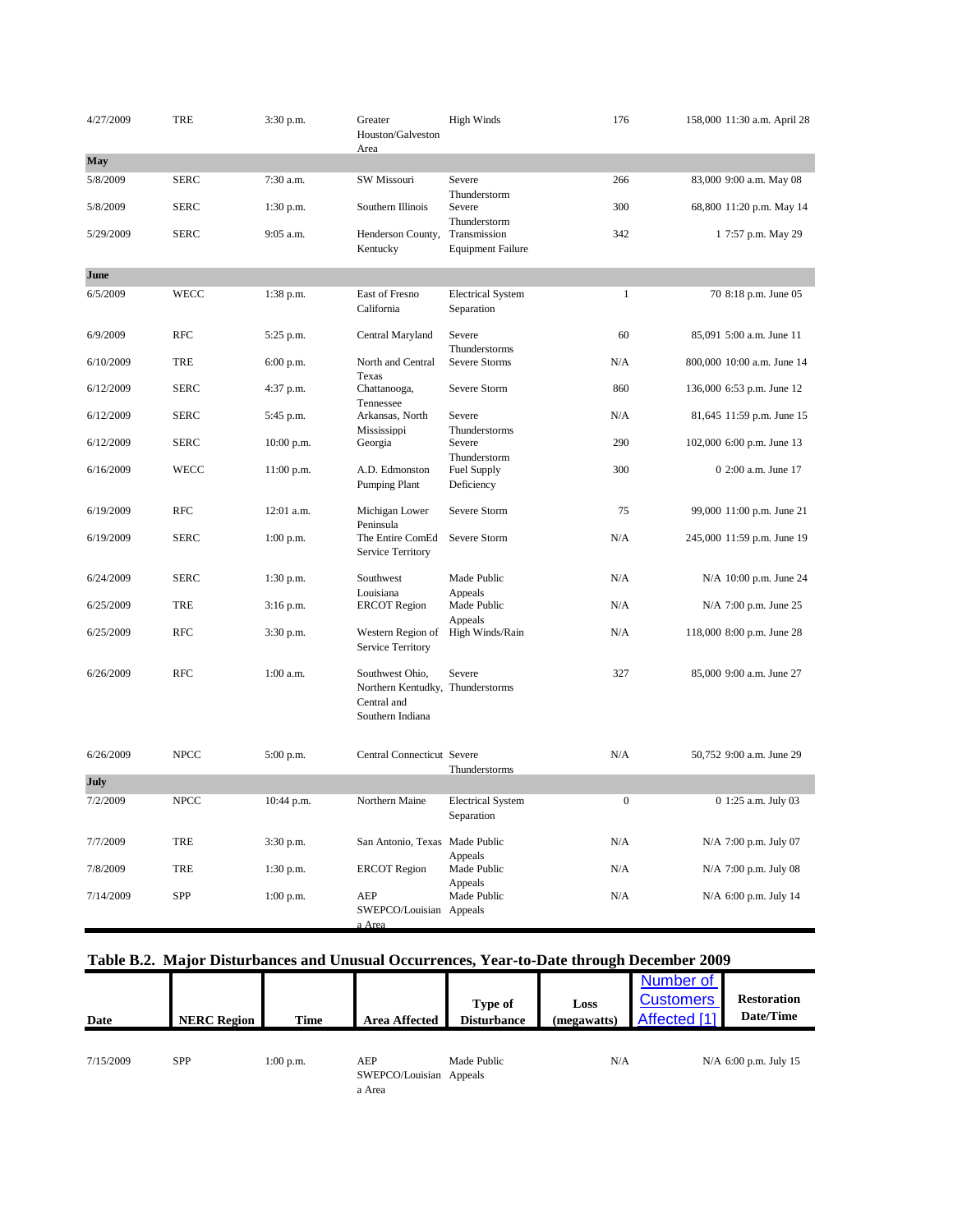| 7/16/2009                     | <b>SPP</b>  | $1:00$ p.m.  | AEP<br>SWEPCO/Louisian                                                                            | Made Public<br>Appeals                                 | N/A | N/A 6:00 p.m. July 16                  |
|-------------------------------|-------------|--------------|---------------------------------------------------------------------------------------------------|--------------------------------------------------------|-----|----------------------------------------|
| 7/18/2009                     | TRE         | $7:00$ p.m.  | a Area<br>Houston/Galveston                                                                       | Thunderstorms                                          | 51  | 73,000 9:00 p.m. July 19               |
| 7/20/2009                     | <b>WECC</b> | 9:50 p.m.    | Area<br>Metro Denver<br>(Jefferson, Adams,<br>and Arapahoe<br>Counties)                           | Severe<br>Thunderstorm                                 | 150 | 86,058 7:00 p.m. July 22               |
| 7/21/2009                     | <b>WECC</b> | 5:34 a.m.    | San Francisco Bay<br>Area, California                                                             | Unit Tripped                                           | 136 | 1 8:43 a.m. July 21                    |
| 7/27/2009                     | <b>SERC</b> | 5:05 a.m.    | Chattanooga,<br>Tennessee                                                                         | Failure of Computer<br>Hardware Used for<br>Monitoring | N/A | N/A 5:47 a.m. July 27                  |
| 7/28/2009                     | <b>WECC</b> | 8:18 p.m.    | Salt Lake City Utah Loss of Part of<br>and Northern Utah Substation                               |                                                        | 316 | N/A 8:33 p.m. July 28                  |
| <b>August</b>                 |             |              |                                                                                                   |                                                        |     |                                        |
| 8/2/2009                      | <b>RFC</b>  | 2:17 a.m.    | Chester,<br>Montgomery,<br>Delaware,<br>Philadelphia and<br><b>Bucks Counties,</b><br>Pennsyvania | Highwinds                                              | N/A | 70,264 1:09 p.m. August 03             |
| 8/4/2009                      | <b>RFC</b>  | 1:45 p.m.    | Northern Kentucky, Thunderstorms<br>Southwest Ohio and<br>Central and South<br>Indiana            |                                                        | 50  | 63,700 9:00 p.m. August 08             |
| 8/5/2009                      | TRE         | $3:00$ p.m.  | <b>ERCOT</b> Region                                                                               | Made Public                                            | N/A | N/A 7:00 p.m. August 05                |
| 8/7/2009                      | <b>RFC</b>  | $11:00$ p.m. | Western Region of<br>Service Territory                                                            | Appeals<br>High Winds and<br>Rain                      | N/A | 137,000 10:00 p.m. August<br>11        |
| 8/9/2009                      | <b>RFC</b>  | 7:31 p.m.    | Michigan, Lower                                                                                   | Severe                                                 | N/A | 58,156 9:59 a.m. August 10             |
| 8/12/2009                     | TRE         | 6:25 p.m.    | Peninsula<br>South Houston                                                                        | Thunderstorms<br>Thunderstorms                         | 491 | 73,000 10:00 a.m. August               |
| 8/21/2009                     | TRE         | $7:00$ p.m.  | Service Area<br>Houston<br>Metropolitan                                                           | Thunderstorms                                          | 544 | 12<br>80,000 8:00 a.m. August 22       |
| 8/29/2009                     | <b>MRO</b>  | 11:00 a.m.   | Service Area<br>Western South<br>Dakota                                                           | <b>Electrical System</b><br>Separation                 | 373 | 18 2:01 p.m. August 29                 |
| 8/29/2009                     | <b>RFC</b>  | 10:54 p.m.   | Western South<br>Dakota                                                                           | <b>Electrical System</b><br>Separation                 | 84  | 0 11:53 p.m. August<br>29              |
| 8/31/2009                     | WECC        | 10:31 a.m.   | City of Los<br>Angeles, California Appeals                                                        | Made Public                                            | N/A | N/A 12:00 a.m. August<br>31            |
| October                       |             |              |                                                                                                   |                                                        |     |                                        |
| 10/7/2009                     | <b>RFC</b>  | 5:45 a.m.    | Southeast Michigan Severe Storms                                                                  |                                                        | N/A | 75,000 11:00 p.m. October              |
| 10/9/2009                     | WECC        | 6:30 p.m.    | Central Valley, CA Transmission<br>(Bakersfield, CA)                                              | <b>System Interruption</b>                             | 180 | 09<br>N/A 7:10 p.m. October<br>09      |
| 10/9/2009                     | <b>SERC</b> | 10:45 p.m.   | Arkansas and North Winter Storm                                                                   |                                                        | N/A | 56,000 4:00 p.m. October               |
| 10/13/2009                    | <b>WECC</b> | 12:48 p.m.   | Louisiana<br>Southeastern                                                                         | Ice                                                    | 101 | 11<br>35,500 2:34 p.m. October         |
| 10/13/2009                    | <b>WECC</b> | 3:45 p.m.    | Wyoming<br>Sacramento County High Winds                                                           |                                                        | 90  | 13<br>94,000 5:50 p.m. October         |
| 10/13/2009                    | WECC        | $4:00$ p.m.  | Northern California High Winds and                                                                | Rain                                                   | 350 | 13<br>859,554 10:30 p.m. October<br>13 |
| <b>November</b><br>11/12/2009 | <b>SERC</b> | 6:45 p.m.    | Southeastern<br>Virginia,<br>Northeastern North                                                   | Tropical Storm Ida                                     | 400 | 335,000 4:25 a.m.<br>November 14       |

Carolina